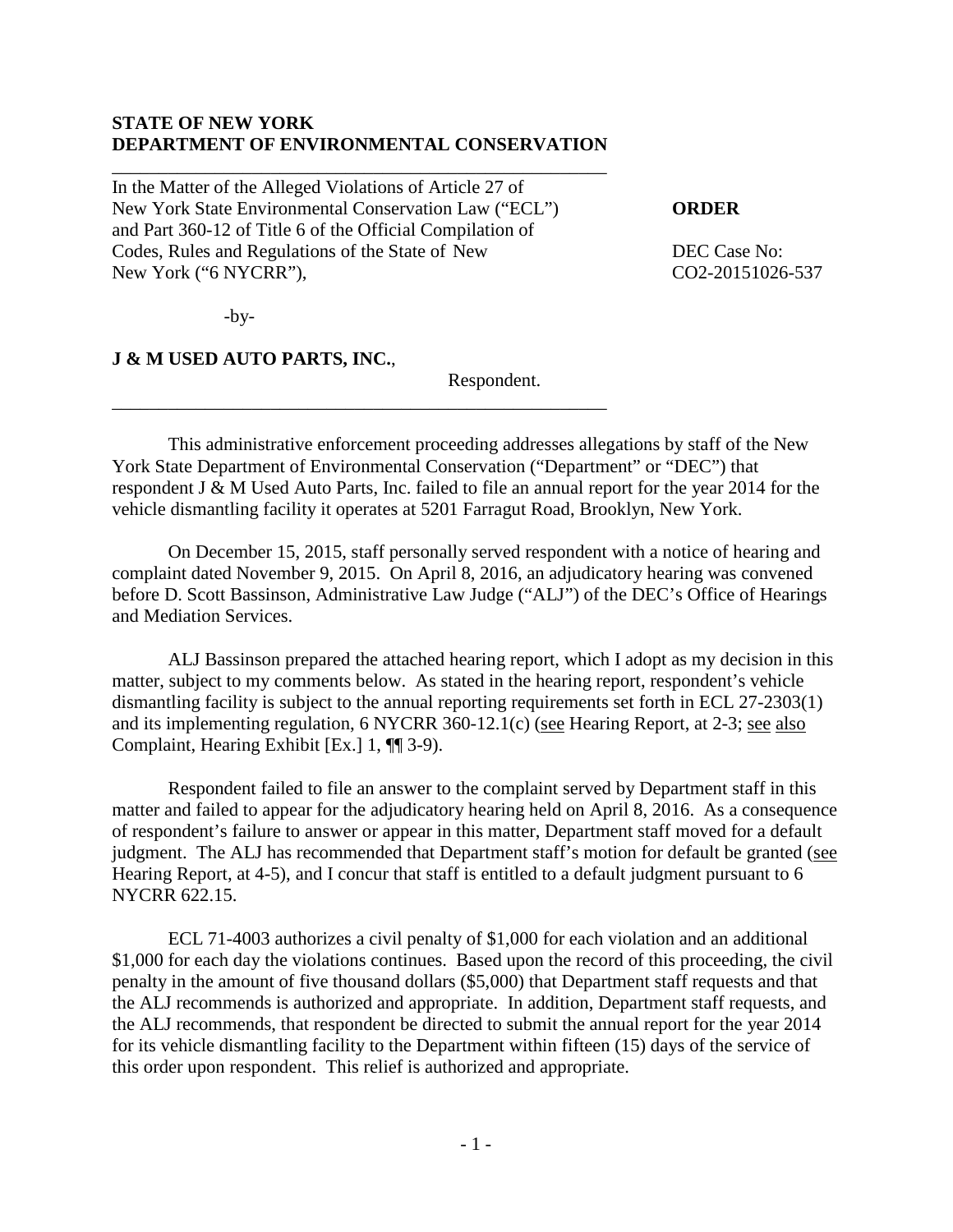**NOW, THEREFORE**, having considered this matter and being duly advised, it is **ORDERED** that:

I. Department staff's motion for a default judgment pursuant to 6 NYCRR 622.15 is granted. By failing to answer or appear in this proceeding, respondent  $J \& M$  Used Auto Parts, Inc. waived its right to be heard at the hearing.

II. Respondent J & M Used Auto Parts, Inc. is adjudged to have violated ECL  $27-2303(1)$ and its implementing regulation, 6 NYCRR 360-12.1(c), by failing to submit an annual report for the year 2014 for the vehicle dismantling facility it operates at 5201 Farragut Road, Brooklyn, New York.

III. Within fifteen (15) days of the service of this order upon respondent, respondent J  $\&$  M Used Auto Parts, Inc. shall submit to the Department the annual report for its vehicle dismantling facility for the year 2014.

IV. Within fifteen (15) days of the service of this order upon respondent, respondent J & M Used Auto Parts, Inc. shall pay a civil penalty in the amount of five thousand dollars (\$5,000) by certified check, cashier's check or money order made payable to the "New York State Department of Environmental Conservation."

V. The annual report for the year 2014 and the penalty payment, as referenced in paragraphs III and IV, respectively, of this order, shall be sent to the following address:

> Office of General Counsel New York State Department of Environmental Conservation 625 Broadway, 14<sup>th</sup> Floor Albany, New York 12233-1500 Attn: Elissa Armater.

VI. Any questions or other correspondence regarding this order shall be addressed to:

Richard Clarkson, P.E. Division of Materials Management, Facilities Section New York State Department of Environmental Conservation 625 Broadway,  $9<sup>th</sup>$  Floor Albany, New York 12233-7260.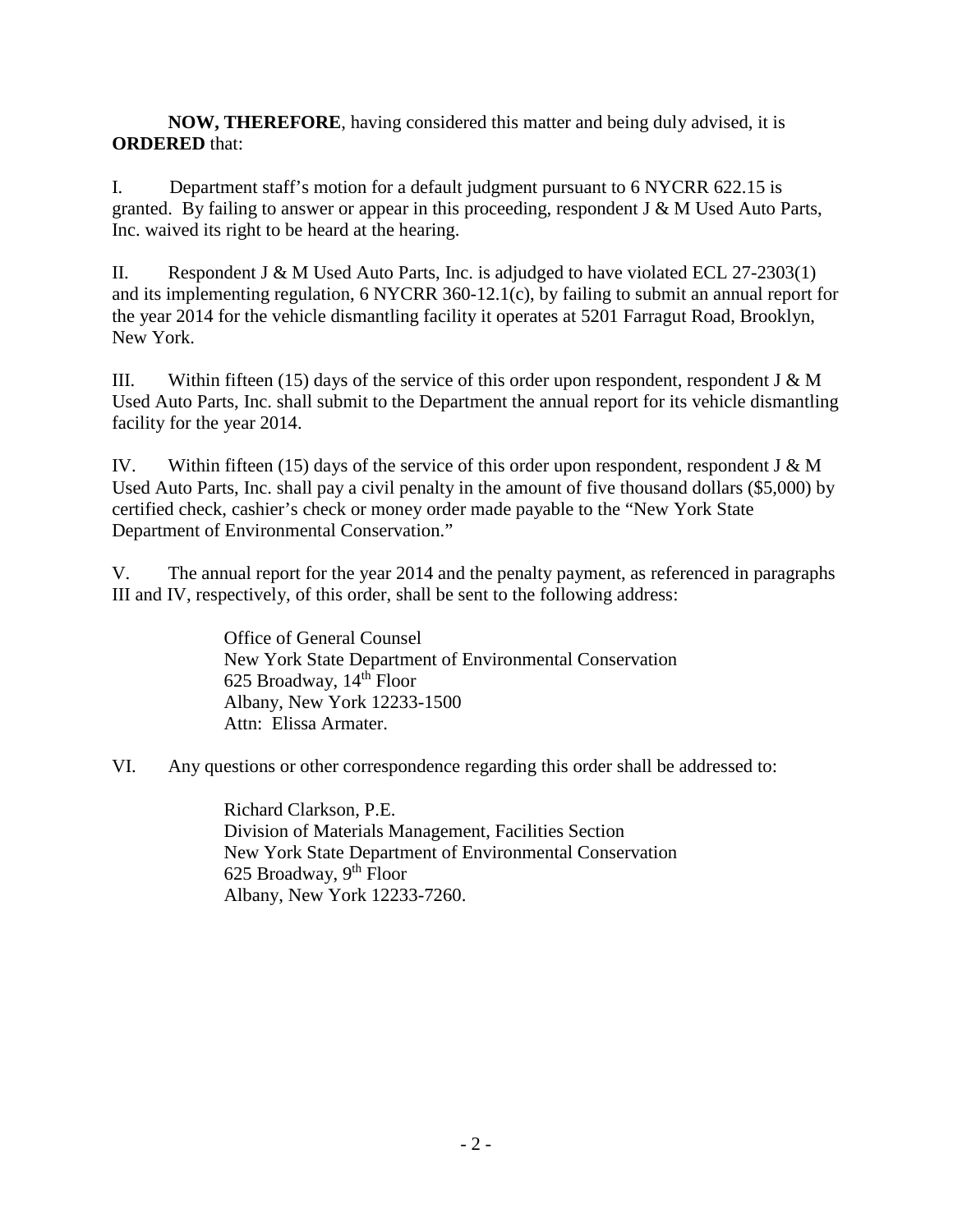VII. The provisions, terms and conditions of this order shall bind respondent J & M Used Auto Parts, Inc. and its agents, successors and assigns, in any and all capacities.

> For the New York State Department of Environmental Conservation

By: \_\_\_\_\_\_\_\_\_\_\_\_/s/\_\_\_\_\_\_\_\_\_\_\_\_\_\_

Basil Seggos Commissioner

Dated: Albany, New York July 15, 2016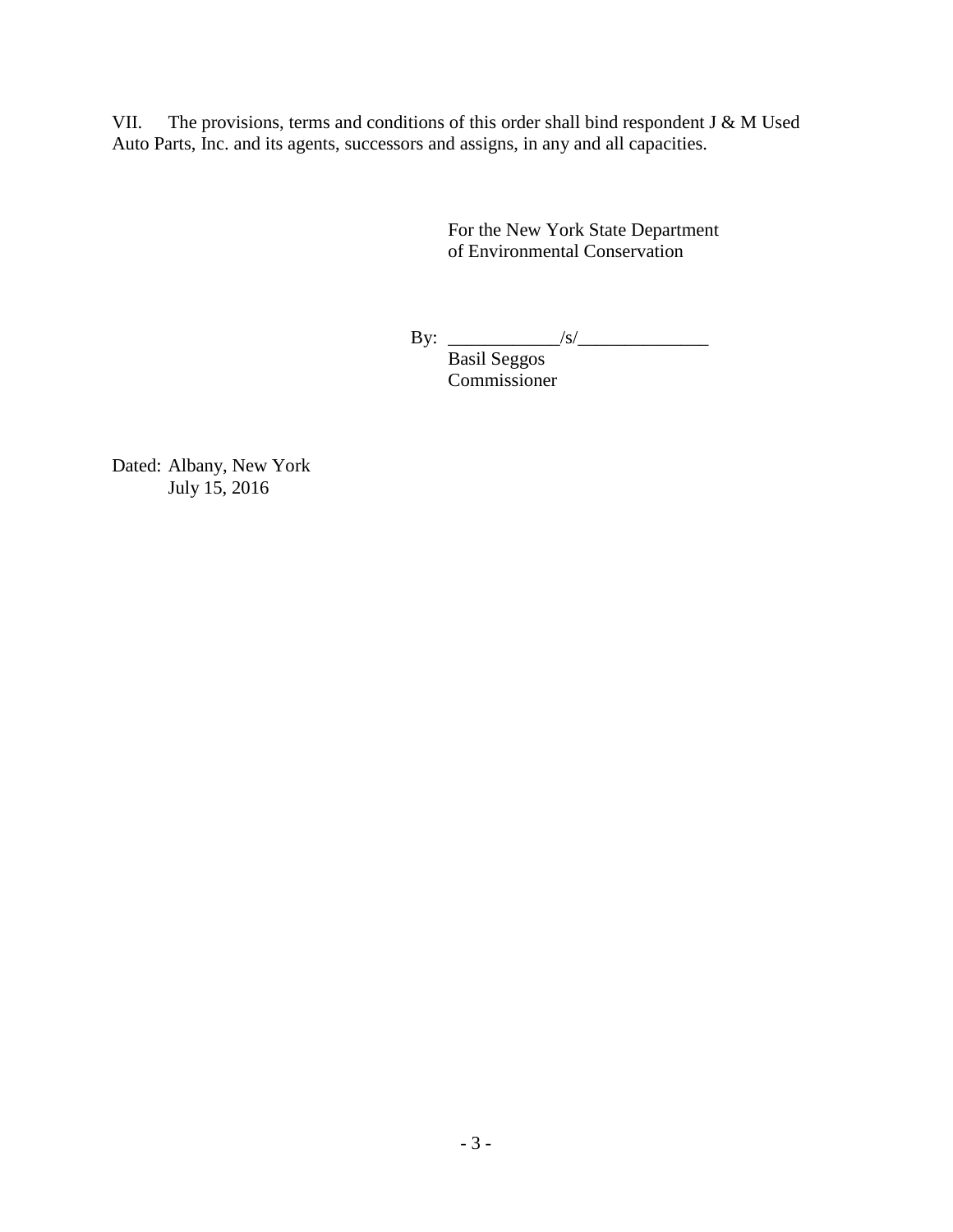## **STATE OF NEW YORK DEPARTMENT OF ENVIRONMENTAL CONSERVATION**

\_\_\_\_\_\_\_\_\_\_\_\_\_\_\_\_\_\_\_\_\_\_\_\_\_\_\_\_\_\_\_\_\_\_\_\_\_\_\_\_\_\_\_\_\_\_\_\_\_\_\_\_\_

\_\_\_\_\_\_\_\_\_\_\_\_\_\_\_\_\_\_\_\_\_\_\_\_\_\_\_\_\_\_\_\_\_\_\_\_\_\_\_\_\_\_\_\_\_\_\_\_\_\_\_\_\_

In the Matter of the Alleged Violations of Article 27 of New York State Environmental Conservation Law ("ECL") **HEARING REPORT** and Part 360-12 of Title 6 of the Official Compilation of Codes, Rules and Regulations of the State of New DEC Case No: New York ("6 NYCRR"), CO2-20151026-537

 $-by-$ 

**J & M USED AUTO PARTS, INC.**,

Respondent.

### Procedural History

Respondent J & M Used Auto Parts, Inc. ("respondent") was served with a notice of hearing and complaint, dated November 9, 2015, in which staff of the Department of Environmental Conservation ("Department") allege that respondent violated ECL § 27-2303(1) and its implementing regulation, 6 NYCRR § 360-12.1(c), by failing to submit an annual report for the year 2014 for the vehicle dismantling facility it owns and/or operates at 5201 Farragut Road, Brooklyn, New York. The complaint requests that the Commissioner issue an order: (1) finding that respondent committed the violation alleged; (2) directing respondent to submit the Vehicle Dismantling Annual Report for calendar year 2014; (3) assessing a civil penalty in the amount of \$5,000; and (4) granting such other relief as the Commissioner may deem appropriate.

The notice of hearing stated that (i) respondent was required to serve an answer to the complaint no later than December 18, 2015; (ii) a hearing would be held on January 19, 2016; and (iii) failure to file a timely answer or failure to appear at the hearing would constitute a default, and waiver of respondent's right to a hearing.

The notice of hearing and complaint were served personally on respondent on December 15, 2015. Respondent failed to file an answer to the complaint. Respondent did not appear on January 19, 2016, the original hearing date. The adjudicatory hearing was rescheduled for March 24, 2016 and, with prior notice to respondent, rescheduled again for April 8, 2016.

On April 8, 2016, the adjudicatory hearing was convened before the undersigned in the Department's Region 2 office, 1 Hunter's Point Plaza, 47-40 21<sup>st</sup> Street, Long Island City, New York 11101. Department staff was represented by John Nehila, Esq., Associate Regional Attorney, Region 2. No one appeared on behalf of respondent. Department staff made an oral motion for a default judgment at that time.

Department staff called one witness, Stephanie Salvemini, an Engineering Geologist 1 in the Department's Region 2 Division of Materials Management. Department staff submitted eight (8) exhibits, all of which were received in evidence.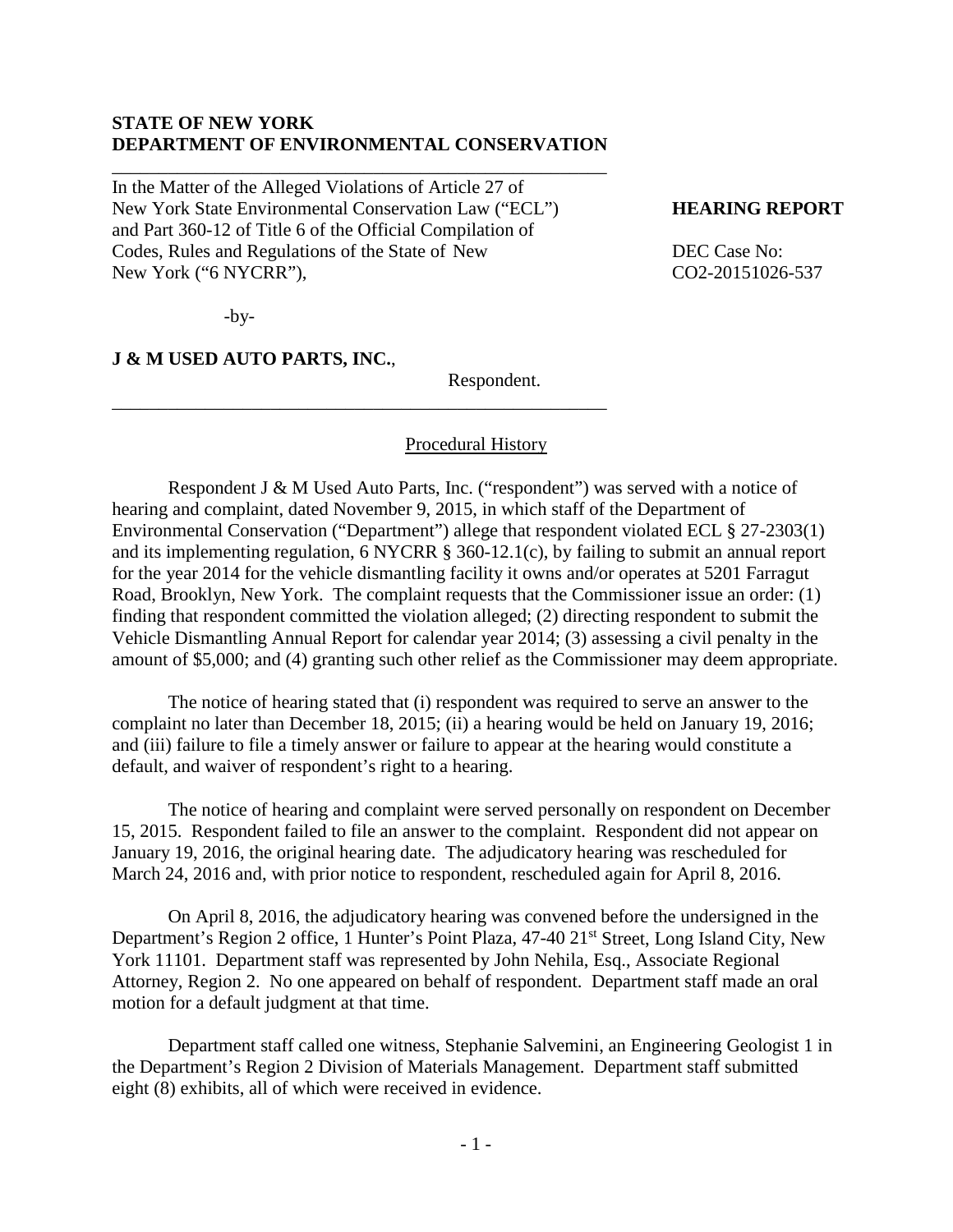## Applicable Statutory and Regulatory Provisions

#### **ECL § 27-2303(1). Regulation of vehicle dismantling facilities**

All vehicle dismantlers owning or controlling a facility for the dismantling of end of life vehicles on site shall be subject to the requirements of this title.

1. An annual report shall be submitted to the department, to be included on the department's website, including, but not be limited to, the following:

(a) the number of end of life vehicles received at the facility;

(b) the number of end of life vehicles crushed and removed from the facility;

(c) the number of end of life vehicles stored at the facility at the end of the reporting year;

(d) the approximate area at the facility used for storage of end of life vehicles;

(e) the quantities of waste vehicle fluids extracted from end of life vehicles received and their disposition, including the quantity sold, used on-site, stored on-site, and disposed; and

(f) the number and if applicable nature of any violation of all applicable rules and regulations of the state.

#### **6 NYCRR § 360-12.1 Applicability.**

(c) *Automobile dismantlers reporting requirements*. Automobile dismantlers, scrap metal processors, automobile junkyards, facilities that recover metal from sludges that are not hazardous waste which are required to be managed at a facility subject to regulation under Part 373 or 374 of this Title, and metal salvage facilities are exempt from regulation under this Part, except as follows: the owner or operator of each of these facilities must provide the department with an annual report that details how the waste fluids (including, but not limited to, refrigerants, oil and transmission fluids) are disposed. Duplicate originals of this report must be submitted to the department's central office and the office of the department administrating the region within which the facility is located no later than 60 days after the first day of January following each year of operation or portion thereof.

## **ECL § 71-4003. General civil penalty**

Except as otherwise specifically provided elsewhere in this chapter, a person who violates any provision of this chapter, or any rule, regulation or order promulgated pursuant thereto, or the terms or conditions of any permit issued thereunder, shall be liable to a civil penalty of not more than one thousand dollars, and an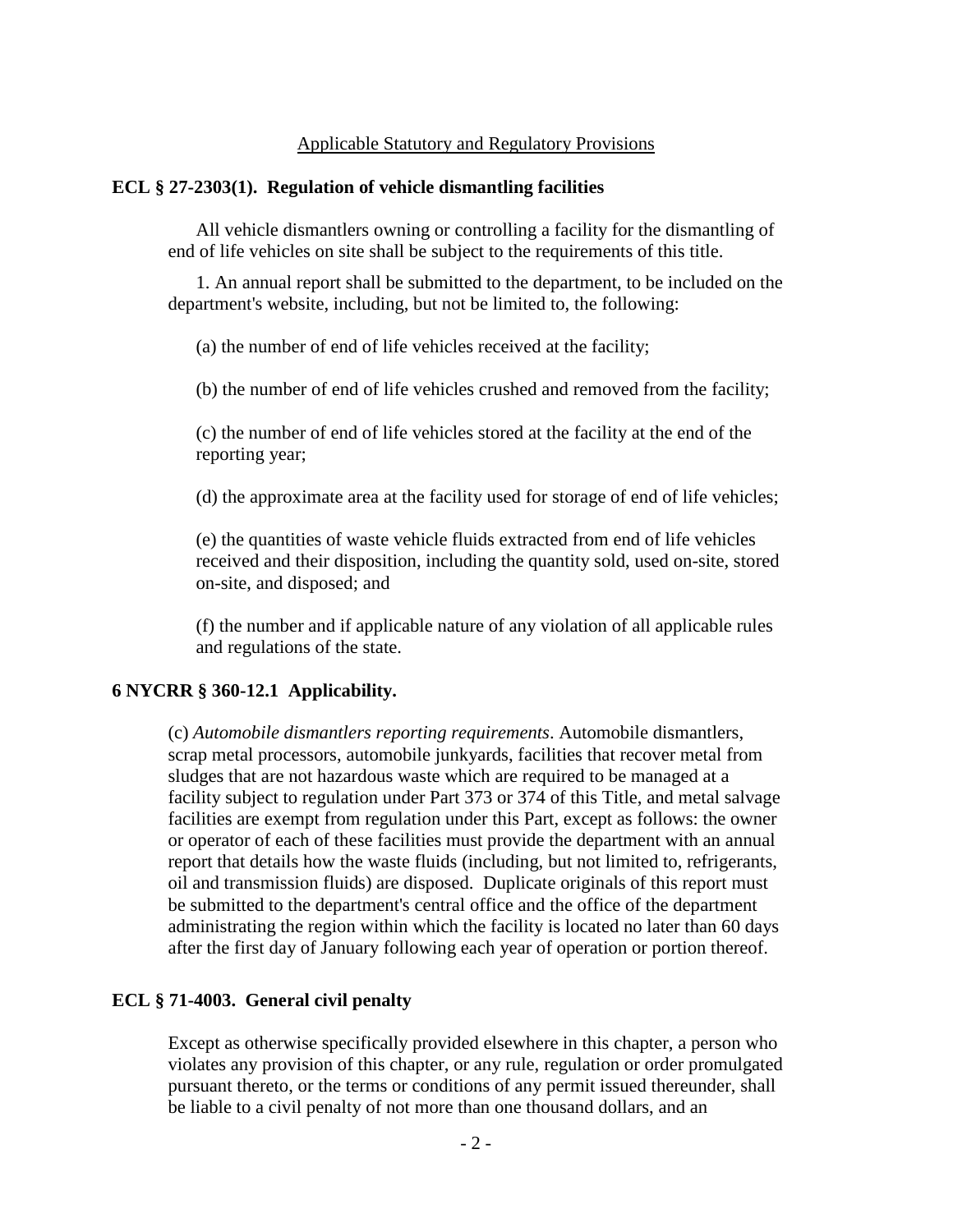additional civil penalty of not more than one thousand dollars for each day during which each such violation continues. Any civil penalty provided for by this chapter may be assessed following a hearing or opportunity to be heard.

# Findings of Fact

- 1. J & M Used Auto Parts, Inc. ("respondent") owns and/or operates a vehicle dismantling facility located at 5201 Farragut Road, Brooklyn, New York ("facility"). See Hearing Exhibit ("Ex.") 1.
- 2. Although required to file an annual report pursuant to ECL § 27-2303(1), respondent failed to file such report for the 2014 reporting year. See Ex. 1; Affidavit of Richard Clarkson, sworn to November 9, 2015 ("Clarkson Aff."), at ¶¶ 3-6.
- 3. On or about September 9, 2015, Department staff sent to respondent a notice of violation ("NOV"), attaching a "blank" annual report form pre-populated by facilityspecific information. Respondent failed to respond to the NOV. See Ex. 1, Clarkson Aff., at  $\P$  5; see also Ex. 2.
- 4. On December 11, 2015, Elissa Armater, a Legal Assistant in the Department's Office of General Counsel, sent a copy of the notice of hearing and complaint to Stephanie Salvemini, an Engineering Geologist 1 in the Department's Region 2 Division of Materials Management, so that the documents could be personally served on respondent. See Ex. 8, Affidavit of Service of Elissa Armater, sworn to March 30, 2016.
- 5. On December 15, 2015, Stephanie Salvemini traveled to the facility and personally served the notice of hearing and complaint on respondent. See Testimony of Stephanie Salvemini, Hearing Record.
- 6. The notice of hearing advised respondent that (i) respondent was required to file an answer to the complaint no later than December 18, 2015; (ii) a hearing would be held on January 19, 2016 at the Department's Region 2 offices; and (iii) failure to file a timely answer or failure to appear at the hearing would constitute a default, and waiver of respondent's right to a hearing. See Ex. 1.
- 7. Respondent failed to file an answer to the complaint and failed to appear for the adjudicatory hearing scheduled for January 19, 2016. See Hearing Record.
- 8. On March 29, 2016, Department staff sent to respondent by first class mail a letter informing respondent that the adjudicatory hearing in this matter was rescheduled for April 8, 2016, at 11:00 a.m. at the Department's Region 2 offices. See Exs. 6 (letter) and 7 (Affidavit of Service of Elissa Armater, sworn to March 30, 2016).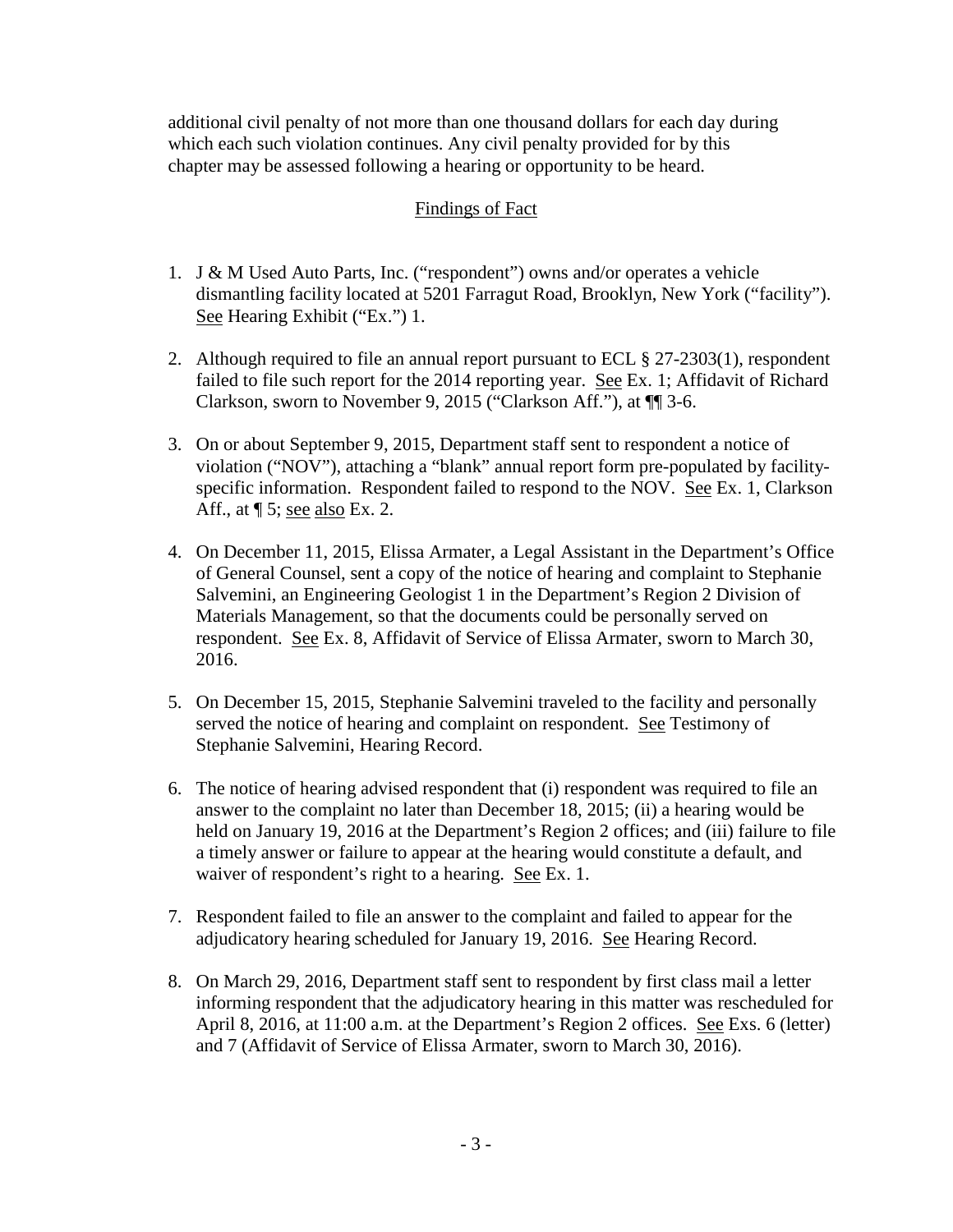9. Respondent failed to appear for the adjudicatory hearing rescheduled for April 8, 2016. See Hearing Record.

## Discussion

A respondent served with a notice of hearing and complaint must serve an answer within 20 days of receiving the notice of hearing and complaint. See 6 NYCRR § 622.4(a). A respondent's failure to file a timely answer "constitutes a default and a waiver of respondent's right to a hearing." 6 NYCRR § 622.15(a). In addition, attendance by a respondent at a scheduled hearing is mandatory, and "failure to appear at the hearing … constitutes a default and waiver of respondent's right to a hearing." 6 NYCRR § 622.15(a).

Upon a respondent's failure to answer a complaint or attend a pre-hearing conference, Department staff may make a motion to an administrative law judge ("ALJ") for a default judgment. Such motion must contain (i) proof of service upon respondent of the notice of hearing and complaint; (ii) proof of respondent's failure to appear or to file a timely answer; and (iii) a proposed order. See 6 NYCRR  $\S$  622.15(b)(1)-(3).

The record in this matter establishes that: (i) Department staff served the notice of hearing and complaint upon respondent; (ii) respondent failed to file an answer to the complaint and failed to appear for a hearing originally scheduled for January 19, 2016, as set forth in the notice of hearing, and failed to appear for the hearing rescheduled for April 8, 2016, notwithstanding having been provided notice of the rescheduling; and (iii) staff has submitted a proposed order. See Findings of Fact 4, 5, 8, and 9. Staff has therefore satisfied the requirements of 6 NYCRR § 622.15(b).

As the Commissioner has held, "a defaulting respondent is deemed to have admitted the factual allegations of the complaint and all reasonable inferences that flow from them." Matter of Alvin Hunt, d/b/a Our Cleaners, Decision and Order of the Commissioner, July 25, 2006, at 6 (citations omitted). In addition, in support of a motion for a default judgment, staff must "provide proof of the facts sufficient to support the claim." Matter of Queen City Recycle Center, Inc., Decision and Order of the Commissioner, December 12, 2013, at 3.

Department staff's submissions provide proof of the facts sufficient to support the cause of action asserted in the complaint. The record shows that respondent failed to submit an annual report for the year 2014, in violation of ECL § 27-2303(1) and its implementing regulation, 6 NYCRR § 360-12.1(c). Staff is thus entitled to a default judgment.

As set forth above, ECL § 71-4003 authorizes a civil penalty of \$1,000 for each violation, and an additional \$1,000 for each day the violation continues. Staff calculated the maximum statutory penalty to be \$252,000. See Ex. 3. Department Staff's request for a civil penalty of \$5,000 is authorized and appropriate on this record.

## Recommendation

Based upon the foregoing, I recommend that the Commissioner issue an order: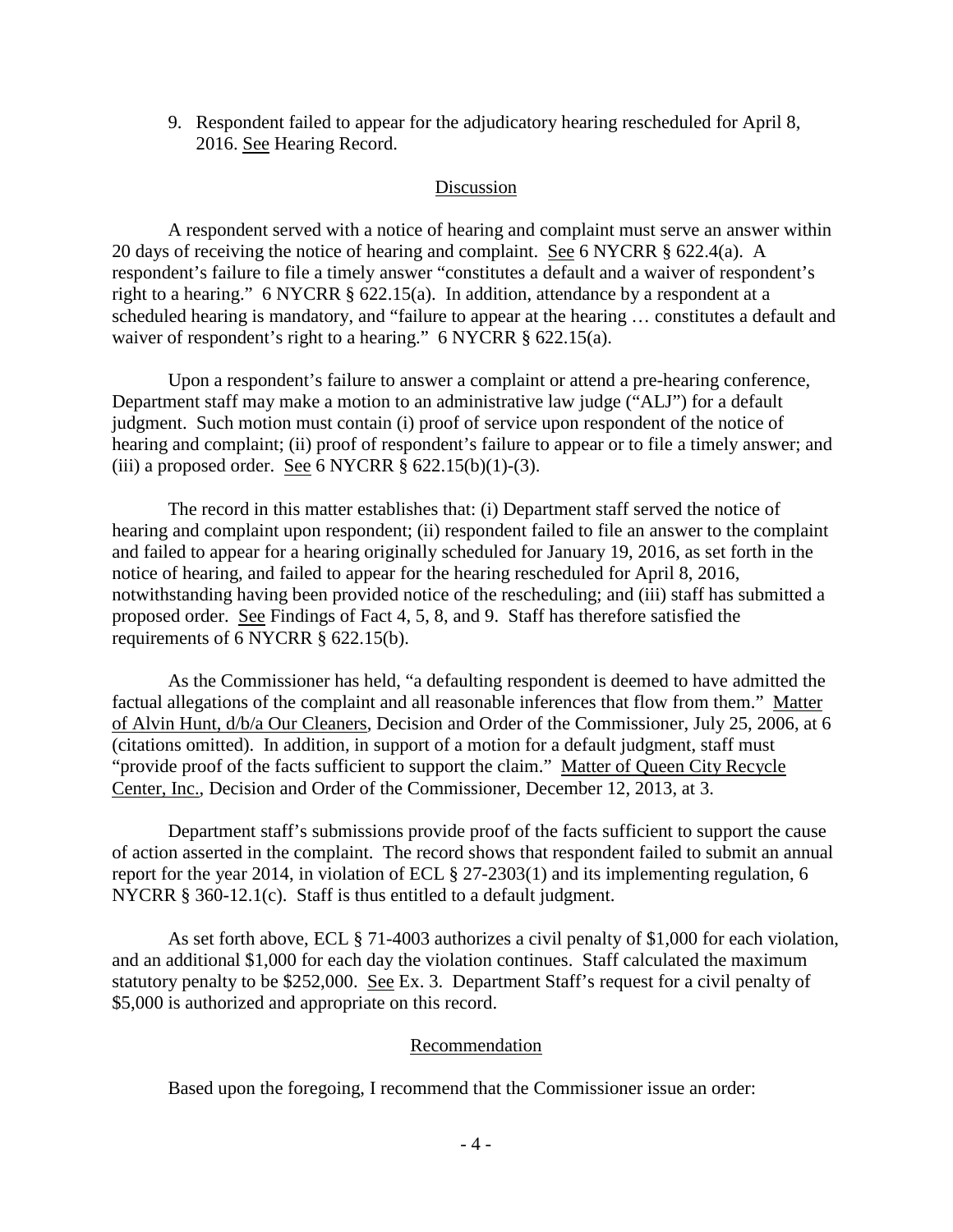- 1. Granting Department staff's motion for default, finding respondent J & M Used Auto Parts, Inc. in default pursuant to the provisions of 6 NYCRR 622.15;
- 2. Finding that respondent J & M Used Auto Parts, Inc. violated ECL § 27-2303(1) and 6 NYCRR § 360-12.1(c) by failing to submit an annual report for the year 2014 for an auto dismantling facility it owns and/or operates located at 5201 Farragut Road, Brooklyn, New York;
- 3. Directing respondent J & M Used Auto Parts, Inc. to submit, within fifteen (15) days of service of the order on respondent, the annual report for 2014 to the Department for the above facility;
- 4. Directing respondent to pay, within fifteen (15) days of service of the order on respondent, a civil penalty in the amount of five thousand dollars (\$5,000); and
- 5. Directing such other and further relief as he may deem just and proper.

 $/\mathrm{s}/$ 

D. Scott Bassinson Administrative Law Judge

Dated: Albany, New York June 9, 2016